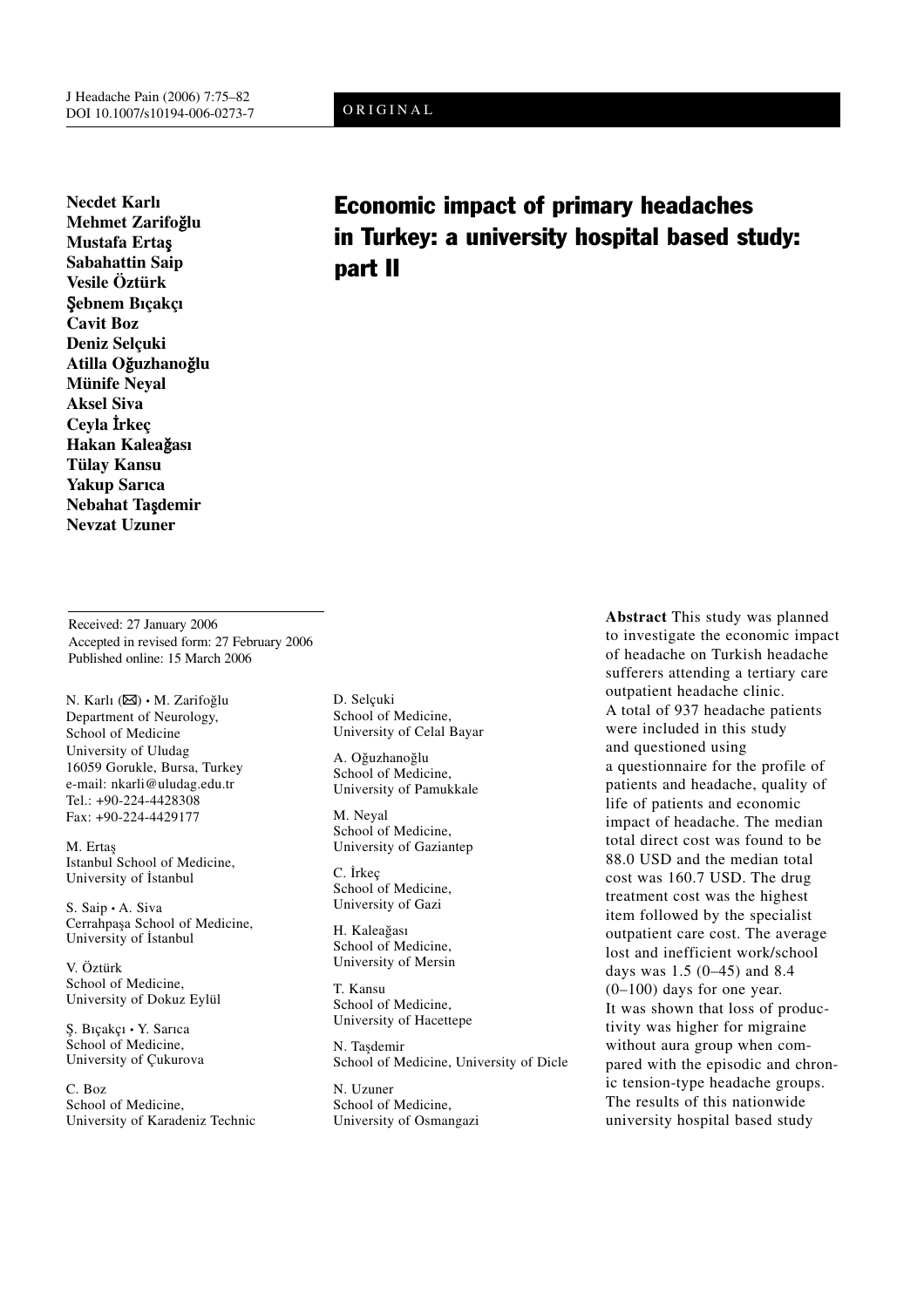#### Introduction

Headache is one of the most common complaints, with a lifetime prevalence of 95% for women and 90% for men [1]. Migraine has a 1-year prevalence rate of 10%–12% and a lifetime prevalence rate of 12%–18%, which is ageand gender-dependent in community-based studies from different parts of the world [2]. The lifetime prevalence of migraine in Turkey was defined as 8% in males and 17% in females in a nationwide epidemiological survey [3]. The prevalence of tension-type headache (TTH) was found to be 31.7% in this survey [3]. The International Headache Society (IHS) defined the criteria for all headache types, mainly migraine and TTH [4], which is pathophysiologically less understood but more frequent, with a 1-year prevalence rate of 60%, than migraine [5].

Although treatment modalities have improved in recent years, headache, particularly migraine, continues to be one of the major health problems resulting in deterioration in the quality of life (QoL), social life and work capacity of sufferers and is an important economic burden on society [6–8]. Headache sufferers were reported to experience more restriction of their daily activities than patients with depression, osteoarthritis, diabetes or hypertension [9]. Migraine, quadriplegia, psychosis and dementia are accepted to be the most disabling diseases, which cause maximum functional loss in patients' life, by the World Health Organization [10]. In a population survey, it was found that half of migraine and TTH sufferers discontinued normal activities during their attacks and most of them required bed rest, preventing them from going to work or working efficiently [11]. Headache sufferers are mostly at their most productive ages. Migraine has its peak prevalence between 20 and 40 years of age. Such a common disorder in these very productive ages causing more disability and restriction of life than many other severe diseases has an important effect on the patients themselves, on society and the economy as well. A number of studies in West European and North American countries have shown this effect, particularly the economic part [12–15]. In a large epidemiological survey in France, total annual direct showed that headache, especially migraine, has considerable economic impact on patients.

**Key words** Headache • Tensiontype headache • Migraine • Economic impact • Loss of work days

healthcare costs were estimated to be 128 per individual with migraine in 1999 and the total annual direct cost of other forms of episodic headache was much lower at 28 per individual [12]. Besides direct cost, indirect costs such as lost productivity have been shown to be an important economical burden on societies [16, 17]. As headache is such a prevalent disorder, even the smallest economic loss per person might have a great impact on the countries' economies. This economic loss means a lot more to a developing country than a developed country. The economic burden of headache has mostly been investigated in Western European or North American countries. This study aimed to investigate the economic burden of headache on the patient and the society in tertiary care headache centres in a developing country.

# Patients and methods

This was a cross-sectional epidemiological survey performed in university hospitals located in the seven main geographical regions of Turkey, between December 2001 and August 2002. All centres started recruitment on different dates according to the convenience of their schedules and the study was terminated on 31 August. Different numbers of patients (30–120) were recruited from headache centres.

All patients with a diagnosis of primary headache according to the International Classification of Headache Disorders I [18] were recruited randomly from outpatient headache clinics and questioned for the profile of patients and headache according to IHS criteria [18], treatment approaches and methods used for diagnosis during the last year, QoL of patients and socioeconomic impact of headache on the patients and society. The study questionnaire was applied to the patients face to face by trained research assistants at outpatient headache clinics. Before administering the questionnaire patients were asked if they had a headache or not. Patients who had a headache were called on a headache-free day in order to form a unique group and prevent the effects of headache on patients' cooperation.

This paper represents the results of the economic impact of primary headaches on the patients and indirectly on the Turkish economy.

The study data were collected using a questionnaire that contains 50 questions. Details were given in the Patients and meth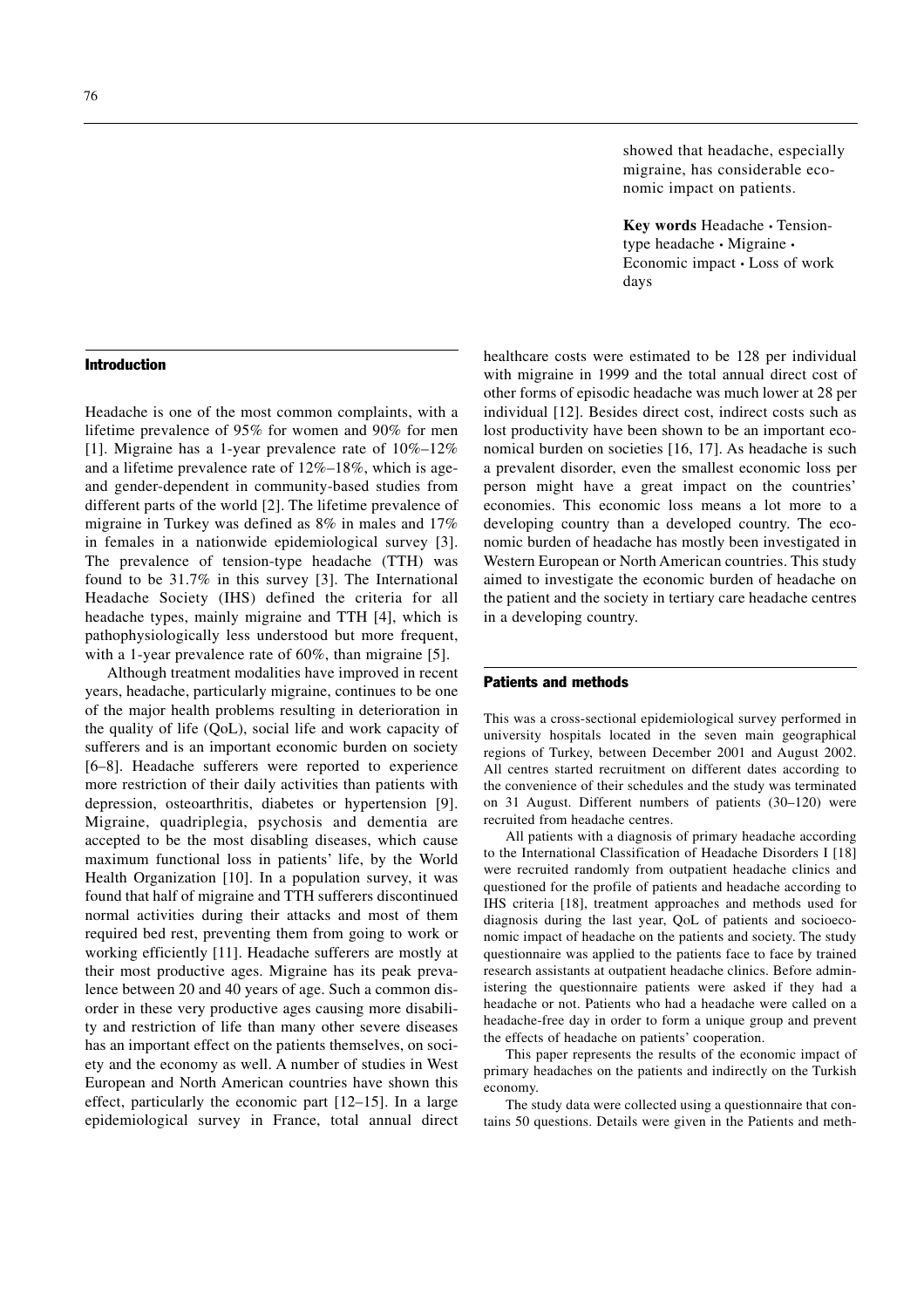ods section of the first part of this study. Direct costs of headache and cost of loss of productivity were the parameters evaluated for this study.

### Statistical methods for economic analysis

Five types of direct costs were used: primary care physician cost, cost for diagnostic work-up, specialist outpatient care cost, drug treatment and hospital costs. These were added to come up with the total direct cost of headache for each patient. Primary care physician and specialist outpatient care costs were calculated on the basis of physician visits. Annual drug treatment costs were calculated on the basis of monthly average analgesic consumption and if a patient had received a prophylactic treatment then the cost was added. Prophylactic treatment was calculated according to the duration of the treatment and prescribed drug cost. Indirect cost of headache was calculated by the means of the loss of work days and loss of efficiency at work. The total cost of headache to the patient and the society was the sum of direct and indirect costs. The ratio of total cost of headache per patient to Gross National Product per capita estimated from the Turkish State Institute of Statistics (3383 USD) was used to calculate the ratio of costs to average income. The foreign exchange conversion rate of the Ministry of Finance as of 1 March 2004 (1 USD: 1 314 825 Turkish Lira (TL)) was used to convert expenditure into United States Dollars on which date the drug prices for 2004 were released by the Ministry of Health. The applicable charges for the same date for hospital stay, outpatient visits and diagnostic work-up were retrieved from the price list declared by the Ministry of Finance.

The indirect cost calculations used the current daily minimum wage of 14.08 USD, announced by the government officially twice a year, as the cost of the loss of a work day. Two inefficient days at work were regarded as a day absent from work.

Outcome data were classified according to types of headache and several patient characteristics. Cost analysis excluded one patient without adequate financial data. Patients who suffer from more than one headache type (other than combined headache) were excluded from the cost analysis of the subgroups of headaches that they were suffering from. Those patients have been analysed under the heading of other headaches, which included cluster headache, paroxysmal hemicrania, other infrequent primary headaches and multiple headache diagnosis. Chronic daily headache was used for chronic migraine, 15 or more migraine days in a month.

The differences between different patient subgroups for cost and loss of productivity were analysed using the Mann-Whitney *U*-test for dichotomous groups while Kruskal-Wallis and Jonckheere-Terpstra tests were used for groups with nominal and ordinal categories, respectively. The level of statistical significance was defined as *p*<0.05 for global comparisons. With the region and headache type variables pairwise comparisons were performed using Bonferroni correction which pushed the *p*value level of significance down to 0.00341 for multiple comparisons.

The corresponding author's university ethics committee approved the study and all patients gave informed consent prior to their inclusion in the study.

# **Results**

# Patients' profile

A total of 937 patients (81.5% female and 71% over 30 years of age) were included in the study. One patient was excluded because of inadequate data. The headache profile and QoL of patients were summarised in the first part of this study. The frequency of severe headache was highest in chronic daily (5 attacks/week and 16 attacks/month) and chronic tension-type (5 attacks/week and 14 attacks/month) headache. The number of headache days in a month were 20 days for chronic daily headache, 17 days for chronic TTH and 13 days for combined headache sufferers.

Diagnosis and treatment of headache

The most common diagnostic tests were blood tests (53.2%), plain X-ray (50.0%) and cranial CT scan  $(44.5\%)$  followed by cranial MR  $(21.1\%)$ .

Only 4% of the patients had been hospitalised for treatment of headache. Over 93% of the subjects used analgesics when they had headache, while 18% of all subjects used analgesics regularly and 28% of all subjects used a prophylactic agent regularly prescribed by a doctor in addition to the analgesics. The most common analgesic used for headache attacks was naproxen sodium (77.0%). Naproxen and paracetamol were also the most common analgesics used regularly (26.4% and 17.4% respectively) (Table 1). The most common prophylactic agents prescribed were amitriptyline HCl (31.0%) and sertraline (21.0%).

About one-tenth (9%) of the whole study population preferred alternative therapies to relieve headache. These therapies included herbal drugs (33%), physiotherapy/regular massage (24%), acupuncture (18%), seeking help from religious sources (16%) and relaxation techniques (14%).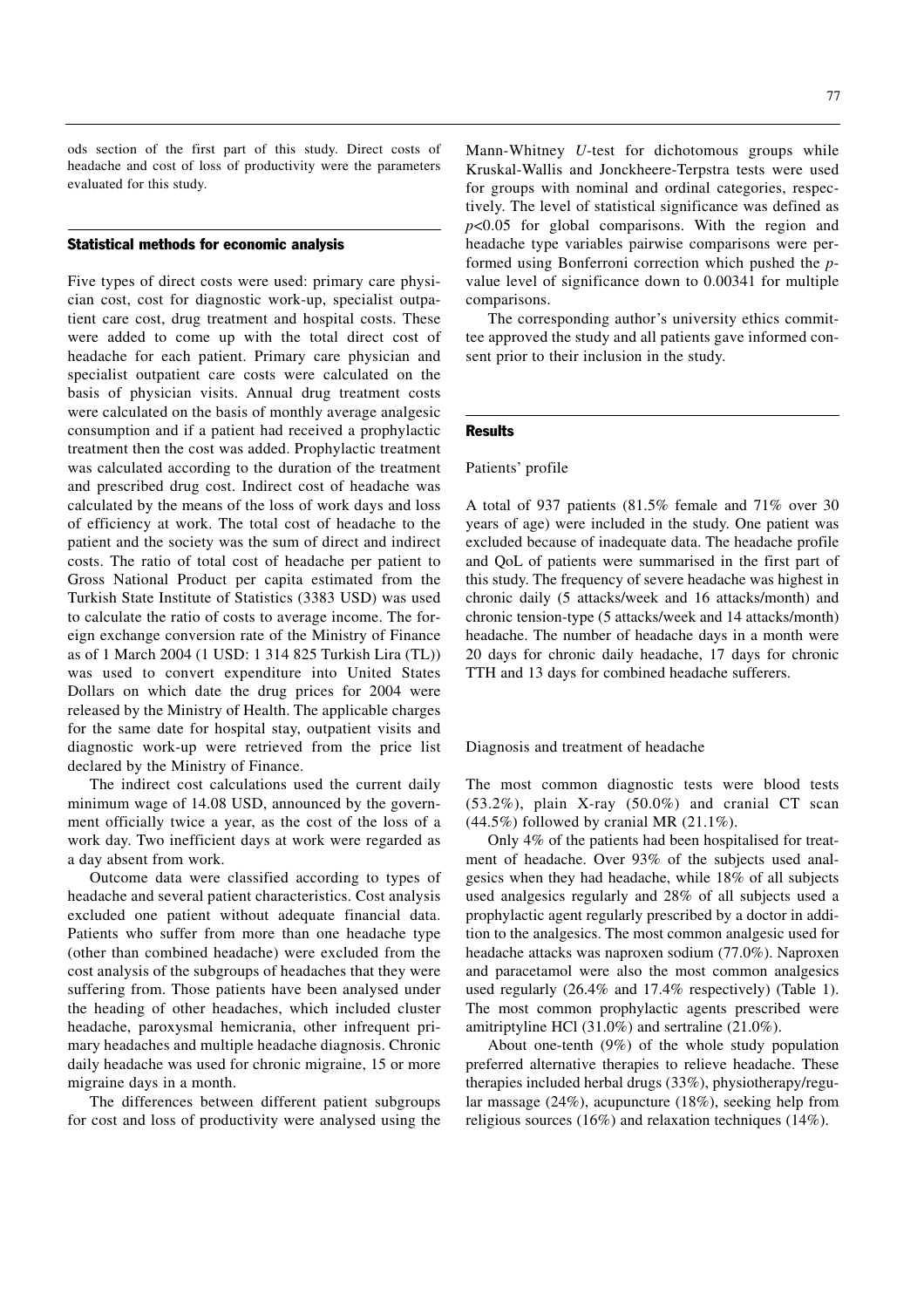# Direct and total costs

As shown in Table 2, the average total direct cost per patient was found to be 162.0 USD with a median of 88.0 USD (range: 7.6–1748.2). The average total cost (both direct costs and indirect costs) was 242.2 USD with a median of 160.7 USD (range: 7.6–1908.5). The average ratio of total cost per patient to Gross National Product per capita for Turkey, which is 3383 USD for 2003, is 7.2% with a median of  $4.7\%$  (range:  $0.2\%$ –56.5%). The drug treatment cost was the highest item (mean: 124.4 USD) followed by the specialist outpatient care (mean: 18.1 USD) and diagnostic work-up (mean: 17.6 USD) costs. In Table 3 all costs used to calculate direct and indirect costs are given in detail.

Subgroup analysis showed that the direct costs significantly differed by the type of headache and region of residence. Age group, gender and education level differences were found to be statistically insignificant. Total direct cost per patient was highest at 178.7 USD in the age group of 20–29 years. Migraine with and without aura had the highest average total direct costs per patient, which were 250.5 USD and 225.6 USD respectively. TTH groups (episodic and chronic) had lower costs when compared to both migraine with aura (MA) and migraine without aura (MO). Southeastern Anatolia had higher costs when compared to the other regions (Table 2).

# The loss of productivity

The loss of productivity was studied with the lost and inefficient work or school days in the last year. Loss of work/school days ranged between 0 and 45 while decreased work/school efficiency was reported to range from 0 to 100 days for one year. The loss of work/school days was highest in MO, CDH and combined headache (migraine and TTH) groups. It was shown that loss of work/school days was higher for MO when compared with the episodic and chronic TTH groups.

The differences in inefficient work or school days among groups were only statistically significant between the episodic TTH and combined headache groups, the former causing the least and the latter causing the highest number of inefficient work/school days (Table 3).

# **Discussion**

In the second part of this large university hospital based cross-sectional survey investigating tertiary care headache patients' profile, characteristics of primary headaches and the effects of headaches on QoL, we primarily focused on the economic impact of headache on patients and society.

Although there is a great heterogeneity of costs of work/school days in Turkey, we calculated the indirect costs of headache as loss of productivity and loss of work/school days/year, regarding minimum wage in Turkey, which is approximately 14.08 USD/work day, announced by the government officially twice a year. We calculated the direct cost of headache, which is the sum of subcomponents like primary care physician costs, cost for diagnostic work-up, specialist outpatient care costs, drug treatment costs and hospital costs.

The average total direct cost per patient was found to be 162.0 USD, with a median of 88.0 USD (range: 7.6–1748.2). Von Korff et al. [19] defined the cost of headache in a good-outcome group as 307 USD and in a poor-outcome group as 750 USD per patient per year. When compared to a French study, our total direct cost for migraine is nearly two times higher [12]. In Spain, another Mediterranean country, both direct and indirect

**Table 1** The analgesics used by patients for individual headache attacks and on a regular basis, either prescribed by physicians or obtained by patients themselves (*n*=936)

| Analgesic             | Used only for individual headache attacks $(\%)$ | On a regular basis $(\%)$ |
|-----------------------|--------------------------------------------------|---------------------------|
| Naproxen Na           | 77.0                                             | 26.4                      |
| Paracetamol           | 74.0                                             | 17.4                      |
| Metamizol Na          | 35.0                                             | 15.5                      |
| Flurbiprophen         | 16.0                                             | 18.6                      |
| Ergotamine            | 15.0                                             | 11.8                      |
| Acetyl salicylic acid | 12.0                                             | 3.7                       |
| Diclofenac Na         | 12.0                                             | 6.8                       |
| Nimesulid             | 11.0                                             | -                         |
| Sumatriptan           | 7.0                                              | 3.7                       |
| Zolmitriptan          |                                                  | 5.6                       |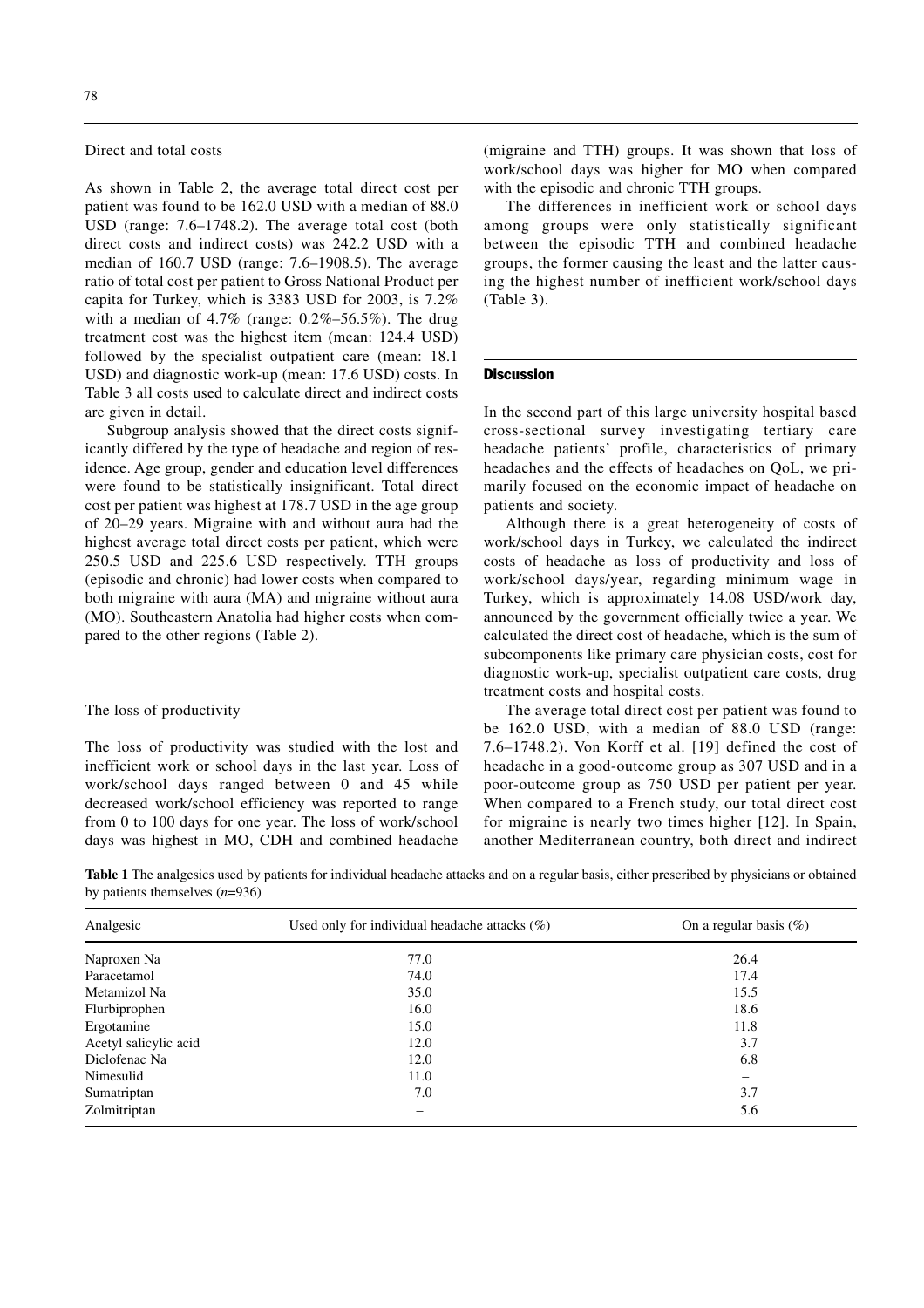|                         |                     | $\boldsymbol{n}$ | Mean (SD)     | Median (range)           | Significance                                                |
|-------------------------|---------------------|------------------|---------------|--------------------------|-------------------------------------------------------------|
| All patients            |                     | 936              | 162.0(225.9)  | 88.0 (7.6-1748.2)        |                                                             |
| Age group               | <20                 | 53               | 101.1 (124.9) | 31.5<br>$(7.6 - 566.3)$  | $p=0.42$ , Jonckheere-Terpstra<br>test for trend            |
|                         | $20 - 29$           | 247              | 178.7(265.1)  | 88.0 (7.6-1450.1)        |                                                             |
|                         | $30 - 39$           | 277              | 164.5 (203.4) | 95.1 (7.6-1219.0)        |                                                             |
|                         | $40 - 49$           | 246              | 156.9(206.5)  | 92.4 (7.6-1490.0)        |                                                             |
|                         | $50 - 59$           | 93               | 162.3(276.4)  | 56.8 (7.6-1748.2)        |                                                             |
|                         | $60 - 64$           | 20               | 146.8 (152.2) | 100.8<br>$(7.6 - 647.9)$ |                                                             |
| Gender                  | Female              | 763              | 165.5(227.5)  | 91.3 (7.6-1748.2)        | $p=0.17$ , Mann-Whitney<br>$U$ -test                        |
|                         | Male                | 173              | 146.8 (218.9) | 79.0 (7.6-1450.1)        |                                                             |
| Geographical<br>regions | Southern            | 129              | 125.6 (184.5) | 53.2 $(7.6-1108.3)$      | $p<0.001$ , Mann-Whitney<br>$U$ with Bonferroni correction* |
|                         | Southeastern        | 124              | 222.6 (154.2) | 258.8<br>$(7.6 - 833.7)$ |                                                             |
|                         | Northwestern        | 335              | 165.8(250.0)  | $83.5(7.6 - 1748.2)$     |                                                             |
|                         | Western             | 148              | 140.3 (216.6) | 73.0 (7.6-1207.0)        |                                                             |
|                         | Central             | 130              | 200.9 (288.5) | 96.2 (7.6-1490.0)        |                                                             |
|                         | Northern            | 70               | 77.5 (87.5)   | 44.9<br>$(7.6 - 373.8)$  |                                                             |
| Marital status          | Married             | 700              | 163.2(220.3)  | 91.3 (7.6-1748.2)        | $p=0.28$ , Kruskal-Wallis test                              |
|                         | Single              | 199              | 164.3 (251.9) | $77.6$ $(7.6-1450.1)$    |                                                             |
|                         | Divorced/widowed    | 37               | 128.6(181.6)  | 53.2 (7.6–911.4)         |                                                             |
| Education               | No formal education | 59               | 200.3 (289.4) | 125.5 (7.6-1748.2)       | $p=0.53$ , Jonckheere-Terpstra<br>test for trend            |
|                         | Primary school      | 231              | 143.2 (211.9) | $71.5(7.6-1232.0)$       |                                                             |
|                         | Secondary school    | 107              | 185.6 (232.6) | 128.3 (7.6-1490.0)       |                                                             |
|                         | High-school         | 282              | 164.9 (219.7) | 96.6 (7.6-1224.5)        |                                                             |
|                         | University          | 248              | 158.3 (227.0) | $84.6$ $(7.6-1450.1)$    |                                                             |
| Type of headache        | Episodic tension    | 159              | 93.0 (115.1)  | 39.1<br>$(7.6 - 833.7)$  | $p<0.001$ , Kruskal-Wallis<br>test**                        |
|                         | Chronic tension     | 168              | 104.8 (122.3) | 53.5<br>$(7.6 - 833.7)$  |                                                             |
|                         | MA                  | 72               | 225.6 (206.8) | 183.3<br>$(7.6 - 979.1)$ |                                                             |
|                         | <b>MO</b>           | 241              | 250.5 (290.4) | $160.5(7.6-1490.0)$      |                                                             |
|                         | Combined headache   | 126              | 197.4 (281.4) | 109.8 (7.6-1219.0)       |                                                             |
|                         | <b>CDH</b>          | 51               | 120.7(110.7)  | 105.3<br>$(7.6 - 566.3)$ |                                                             |
|                         | Other               | 119              | 97.8 (208.2)  | 22.8 (7.6-1748.2)        |                                                             |
|                         |                     |                  |               |                          |                                                             |

#### **Table 2** Total direct costs by patient subgroups

*SD*, standard deviation; *MA*, migraine with aura; *MO*, migraine without aura; *CDH*, chronic daily headache

\**p*<0.001 for Southeastern *vs*. all other regions with Mann-Whitney *U*-test; \*\**p*<0.001 for episodic tension *vs*. MA, episodic tension *vs*. MO, chronic tension *vs*. MA, chronic tension *vs*. MO; *p*=0.001 for MA *vs*. CDH; *p*=0.002 for episodic tension *vs*. combined headache with Mann-Whitney *U*-test

total costs were higher [20]. Badia et al. [20] reported that the highest item in direct cost was primary care visits, but it was medication in our study. The relatively lower direct costs of headache in our study might be explained by the cheapness of the costs of diagnostic and treatment tools in Turkey and general lower tendency of Turkish patients to seek medical care. The explanations for the large range of direct costs in this study are the heterogeneity of severity of headache and probably socioeconomic level of the studied population.

This hypothesis was supported by the findings of the significant difference in the direct costs of headache regarding the type of headache and region of residence. Patients with MA and MO were defined to have higher costs compared to TTH. The highest total cost for headache was in the Southeastern region. The education level in this region is the lowest in Turkey. This might have resulted in inappropriate use of medication and healthcare facilities, which might have resulted in higher costs. In the western part of Turkey, total cost is in the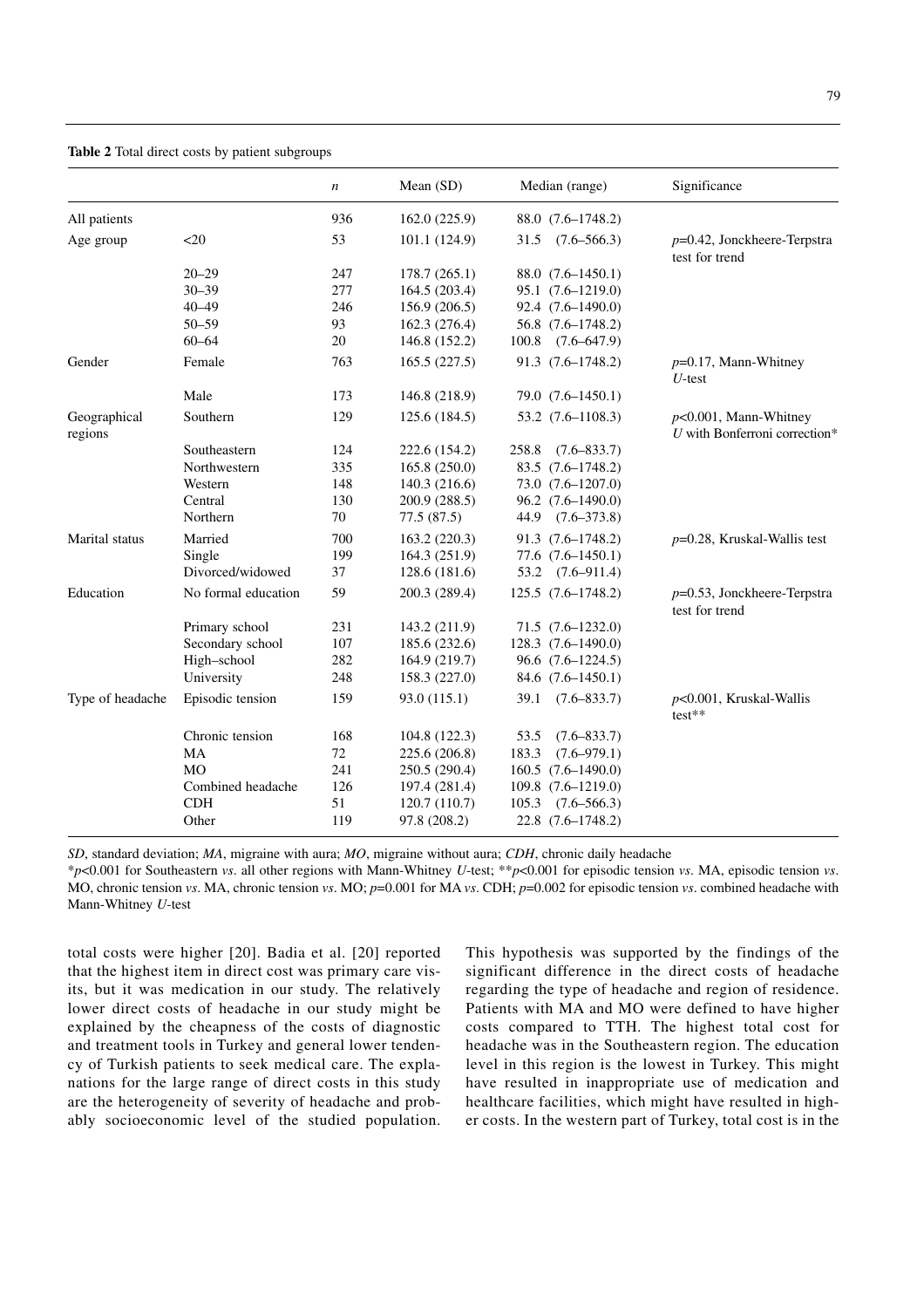|                                                      |                                    | tension $(n=159)$<br>Episodic                     | tension $(n=168)$<br>Chronic                                 | $MA (n=72)$                                                  | $MO$ $(n=241)$                                          | headache $(n=126)$<br>Combined                         | $(n=51)$<br>ĞБ                                      | $(n=119)$<br>Other                         | total $(n=936)$<br>Group                     |
|------------------------------------------------------|------------------------------------|---------------------------------------------------|--------------------------------------------------------------|--------------------------------------------------------------|---------------------------------------------------------|--------------------------------------------------------|-----------------------------------------------------|--------------------------------------------|----------------------------------------------|
| marking significance<br>Superscript for              | $\mathbb O$                        | $\circ$                                           | $\approx$                                                    | Ε                                                            | h                                                       | ರ                                                      |                                                     |                                            |                                              |
| Direct costs                                         |                                    |                                                   |                                                              |                                                              |                                                         |                                                        |                                                     |                                            |                                              |
| $\cos(s)$ (USD)<br>Total direct                      | Mean<br>(SD)                       | 93.0a.m.h<br>(115.1)                              | $104.8a, m$<br>(122.3)                                       | (206.8)<br>225.6 <sup>d</sup>                                | $250.5^{\circ}$ .<br>(290.4)                            | 197.4e(281.4)                                          | $120.7a$ (110.7)                                    | 97.8 (208.2)                               | 162.0 (225.9)                                |
|                                                      | Median<br>(range)                  | $(7.6 - 833.7)$<br>39.1                           | $(7.6 - 833.7)$<br>53.5                                      | $(7.6 - 97.1)$<br>183.3                                      | $(7.6 - 1490.0)$<br>160.5                               | $(7.6 - 1219.0)$<br>109.8                              | $(7.6 - 566.3)$<br>105.3                            | $(7.6 - 1748.2)$<br>22.8                   | $(7.6 - 1748.2)$<br>88.0                     |
| Primary care<br>costs (USD)<br>physician             | Mean<br>(SD)                       | 0.3 <sup>h</sup> (1.7)                            | 0.6(3.8)                                                     | 2.7 (9.1)                                                    | 0.9(3.7)                                                | $1.4^{\circ}$ (4.6)                                    | 1.1(4.6)                                            | 0.6(2.5)                                   | 0.9(4.2)                                     |
|                                                      | Median<br>(range)                  | $(0.0 - 18.3)$<br>0.0                             | $(0.0 - 45.6)$<br>0.0                                        | $(0.0 - 45.6)$<br>0.0                                        | $(0.0 - 27.4)$<br>0.0                                   | $(0.0 - 27.4)$<br>0.0                                  | $(0.0 - 27.4)$<br>0.0                               | $(0.0 - 22.8)$<br>0.0                      | $(0.0 - 45.6)$<br>0.0                        |
| outpatient care<br>costs (USD)<br>Specialist         | Mean<br>(SD)                       | $15.3^{a,h}(19.7)$                                | 15.7 (12.1)                                                  | 26.7e (29.9)                                                 | 16.3(13.4)                                              | $22.7^{\circ} (24.8)$                                  | 25.1 (26.8)                                         | 16.1 (16.7)                                | 18.1 (19.4)                                  |
|                                                      | Median<br>(rangee)                 | $(7.6 - 220.6)$<br>7.6                            | 7.6<br>$(7.6-83.7)$                                          | $(7.6 - 152.1)$<br>15.2                                      | $(7.6 - 91.3)$<br>15.2                                  | $(7.6 - 159.7)$<br>15.2                                | $(7.6 - 121.7)$<br>15.2                             | $(7.6 - 121.7)$<br>7.6                     | $(7.6 - 220.6)$<br>7.6                       |
| work-up costs<br>Diagnostic<br>(USD)                 | Mean<br>(SD)                       | 13.9 (30.2)                                       | 12.1(25.1)                                                   | 22.9 (38.4)                                                  | 17.8(34.3)                                              | 19.9 (34.0)                                            | 28.4 (42.3)                                         | 20.0 (38.7)                                | 17.6(33.7)                                   |
|                                                      | Median<br>(range)                  | $(0.0 - 153.6)$<br>0.0                            | $(0.0 - 98.9)$<br>0.0                                        | $(0.0 - 136.9)$<br>$\overline{0.0}$                          | $(0.0 - 163.5)$<br>$\overline{0}$                       | $(0.0 - 127.8)$<br>$\overline{0}$                      | $(0.0 - 153.6)$<br>0.0                              | $(0.0 - 163.5)$<br>0.0                     | $(0.0 - 163.5)$<br>0.0                       |
| Drug treatment<br>costs (USD)                        | Median<br>(rangee)<br>Mean<br>(SD) | $(0.0 - 826.1)$<br>$63.0a$ .m<br>(109.2)<br>12.0  | $(0.0 - 826.1)$<br>$76.2$ <sup>a, m</sup><br>(121.8)<br>12.0 | $(0.0 - 971.5)$<br>$173.0^{\circ. c. d}$<br>(210.9)<br>137.7 | $(0.0 - 1474.8)$<br>214.8e, c, h, d<br>(283.1)<br>132.5 | $(0.0 - 1178.7)$<br>(269.6)<br>$151.5^{\rm m}$<br>25.2 | $(0.0 - 528.3)$<br>$63.3^{a. m}$<br>(108.5)<br>12.0 | $(0.0 - 1383.9)$<br>(177.7)<br>59.8<br>0.0 | $(0.0 - 1474.8)$<br>(217.1)<br>124.4<br>14.6 |
| Hospitalisation<br>$\cos(s)$ (USD)                   | Median<br>(range)<br>Mean<br>(SD)  | $(0.0 - 74.5)$<br>0.5(6.0)<br>0.0                 | $(0.0 - 10.6)$<br>0.1(1.2)<br>0.0                            | $(0.0 - 31.9)$<br>0.4(3.8)<br>0.0                            | $(0.0 - 74.5)$<br>0.5(5.1)<br>0.0                       | $(0.0 - 106.5)$<br>1.9(12.9)<br>0.0                    | $(0.0 - 74.5)$<br>2.9 (14.6)<br>0.0                 | $(0.0 - 117.1)$<br>1.4(11.4)<br>0.0        | $(0.0 - 117.1)$<br>0.9(8.0)<br>0.0           |
| Loss of productivity<br>Loss of work/<br>school days | Median<br>(range)<br>Mean<br>(SD)  | $(0.0 - 40.0)$<br>0.9 <sup>m</sup> (4.8)<br>0.0   | $(0.0 - 45.0)$<br>$1.2^m(5.5)$<br>0.0                        | $(0.0 - 15.0)$<br>1.1 $(3.2)$<br>$\overline{0.0}$            | $1.8^{\circ}$ $(5.0)$<br>$(0.0 - 30.0)$<br>0.0          | $(0.0 - 30.0)$<br>1.8(5.2)<br>0.0                      | $(0.0 - 20.0)$<br>1.8(5.3)<br>0.0                   | $(0.0 - 40.0)$<br>1.8(6.2)<br>0.0          | $(0.0 - 45.0)$<br>1.5(5.1)<br>0.0            |
| Inefficient work/<br>school days                     | Median<br>(range)<br>Mean<br>(SD)  | $(0.0 - 100.0)$<br>5.3 <sup>h</sup> (14.7)<br>0.0 | $(0.0 - 100.0)$<br>9.0(20.0)<br>0.0                          | $(0.0 - 90.0)$<br>6.8(14.6)<br>0.0                           | $(0.0 - 100.0)$<br>8.7 (16.3)<br>0.0                    | $(0.0 - 100.0)$<br>$12.3^{\circ}(19.4)$<br>0.0         | $(0.0 - 90.0)$<br>$7.9~(20.7)$<br>0.0               | $(0.0 - 90.0)$<br>8.2 (17.1)<br>0.0        | $(0.0 - 100.0)$<br>8.4 (17.5)<br>0.0         |

80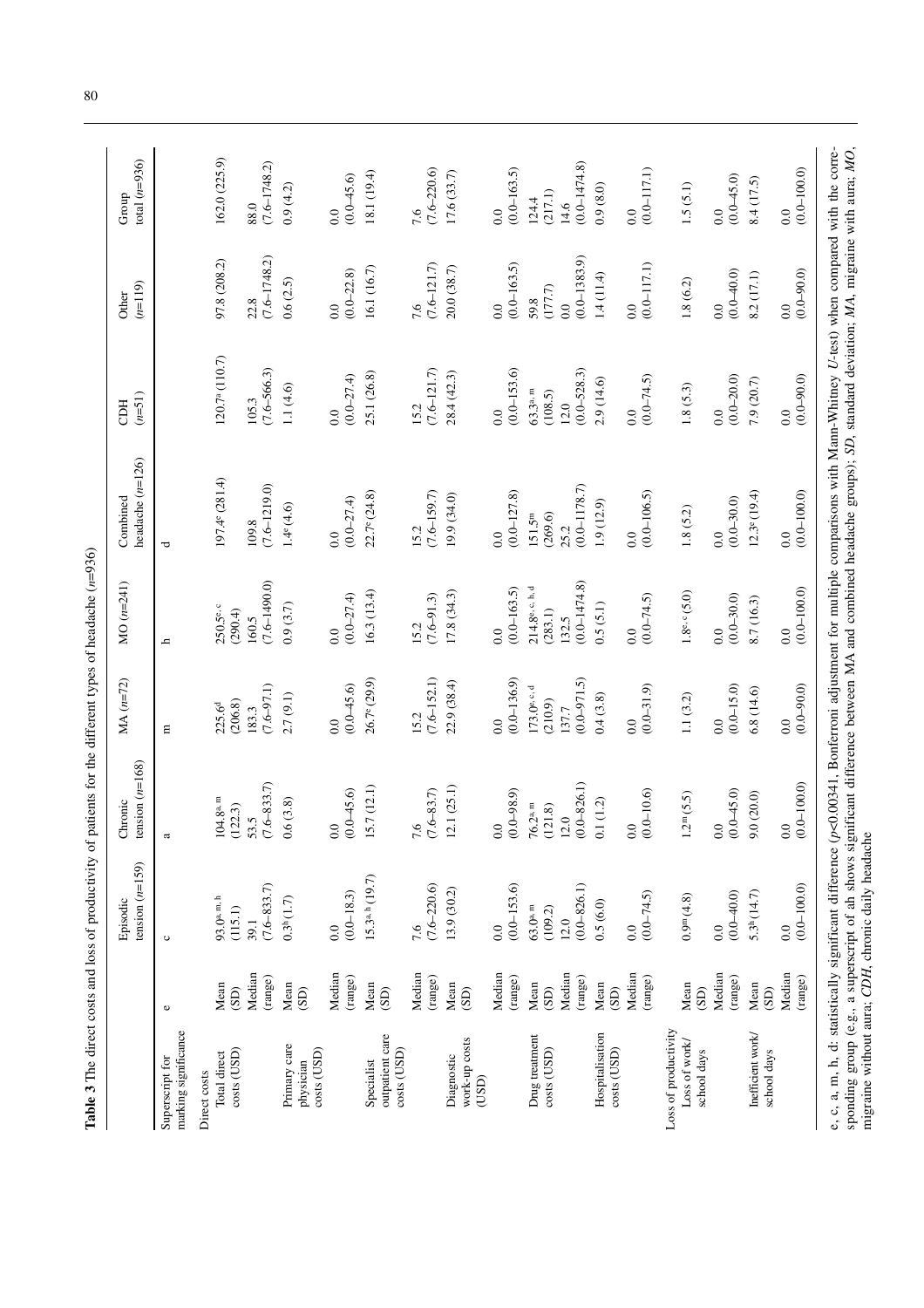middle range. These regions are the most developed regions of Turkey. Education level is higher than other regions. As seen in the education-total cost relation, education has a decreasing effect on the total cost of headache. Highly educated headache patients might avoid trigger factors and might have received better headache management.

In this study, the drug treatment cost was the highest item (mean: 124.4 USD) followed by the specialist outpatient care (mean: 18.1 USD) and diagnostic work-up (mean: 17.6 USD) costs. This study was conducted in the university hospitals' "tertiary-care" headache outpatient clinics. In Turkey, most of the patients of the university hospitals are covered by social security institutions of the state. The price list for the medical services of these university hospitals are determined by the Ministry of Finance, which the university hospitals have to obey. In order to lower the medical expenses, the Ministry of Finance generally declares lower prices for medical services. The price list of medical drugs is also declared by the official authorities. However, drug prices are relatively very high when compared to the medical services given in the university hospitals. Therefore, the costs of specialist outpatient care and diagnostic work-up were nearly one-seventh of drug treatment cost. Social security institutions cover a great percentage of health expenses in Turkey. The reimbursement rate for hospitalisation, investigation and doctor visits is 100%. For medication this is 80% for working patients and 100% for retired patients. Therefore, these high reimbursement rates increase the economic burden on society.

It has been found that headache is a considerable economic burden regarding loss of productivity [16]. In this study, the mean loss of work/school days was 1.5±5.1 days/year/patient and the mean inefficient work/school days was 8.4±17.5 days/year/patient. Compared to the study of Stewart et al. [17], which reported lost productive time for patients with headache as 3.5±0.1 h/week, our results indicated very much less loss of productivity. In a population-based diary study, migraineurs experienced an average of 3.0 lost work days/year, which was also higher than our findings [21]. Bigal et al. [22] reported the mean number of total lost working hours per month due to migraine as 6.5 in a public Brazilian hospital. These variabilities might be explained by the different designs of studies and sociocultural differences between populations. The work attendance of Turkish patients despite headache seems higher. The great difference between lost and inefficient work/school days supports this suggestion. In a study on Swedish patients the ratio of going to work despite headache among patients with headache was 50% [23].

As expected, chronic TTH costs were higher than episodic headaches. The higher loss of productivity in chronic TTH had an important effect on the total cost. It was shown that indirect costs as loss of productivity at work/school days were higher for MO when compared with the episodic and chronic TTH groups, which was similar to the difference for direct cost. Mean total direct cost in the MO group was higher than in MA. However, this difference was insignificant. The differences in inefficient work/school days among groups were only statistically significant between the episodic tension-type and combined headache groups, the former causing the least and the latter causing the highest number of inefficient work/school days.

If indirect costs, calculated regarding minimum wage in Turkey (14.08 USD/day), were added to direct cost, the average total cost of migraine was found to be 242.2 USD, with a median of 160.7 USD (range: 7.6–1908.5). Many previous studies have investigated the direct and indirect costs of headache [12–15, 24]. These studies demonstrated that the indirect costs of headache were more than the direct costs. In this study, the direct cost of migraine seems higher than indirect costs, which might be explained by the low minimum wage in Turkey.

In order to overcome comparison difficulties between studies and to reach a standard value to overcome the low prices in Turkey, we calculated the average ratio of total cost of headache per patient to Gross National Product per capita for Turkey, which is 3383 USD for 2003. The average ratio was 7.2%, with a median of 4.7% (range:  $0.2\% - 56.5\%$ , which is strikingly high.

This study showed that headache, particularly migraine, might have an important economic impact on the patient and society. Therefore, in order to reduce the economic burden of migraine, proper diagnosis and treatment of migraine becomes even more important. Unfortunately, only 31% of migraineurs had sought help in their lifetime. Of those, 73% were properly diagnosed as migraine and 46% had a prescription medication [25]. Therefore, increasing awareness about migraine and proper diagnosis and treatment of migraine not only improves the patients' quality of life but helps to alleviate the economic burden as well.

As a conclusion, the results of this study, which is the first large university hospital based study investigating the direct and indirect costs of headache in Turkey, showed that headache has a considerable economic impact on headache sufferers and society. Therefore, it should be regarded as a public health problem and measures should be taken to reduce its impact on patients and society.

**Acknowledgement** Merck Sharpe Dohme, Turkey, provided financial support to this study